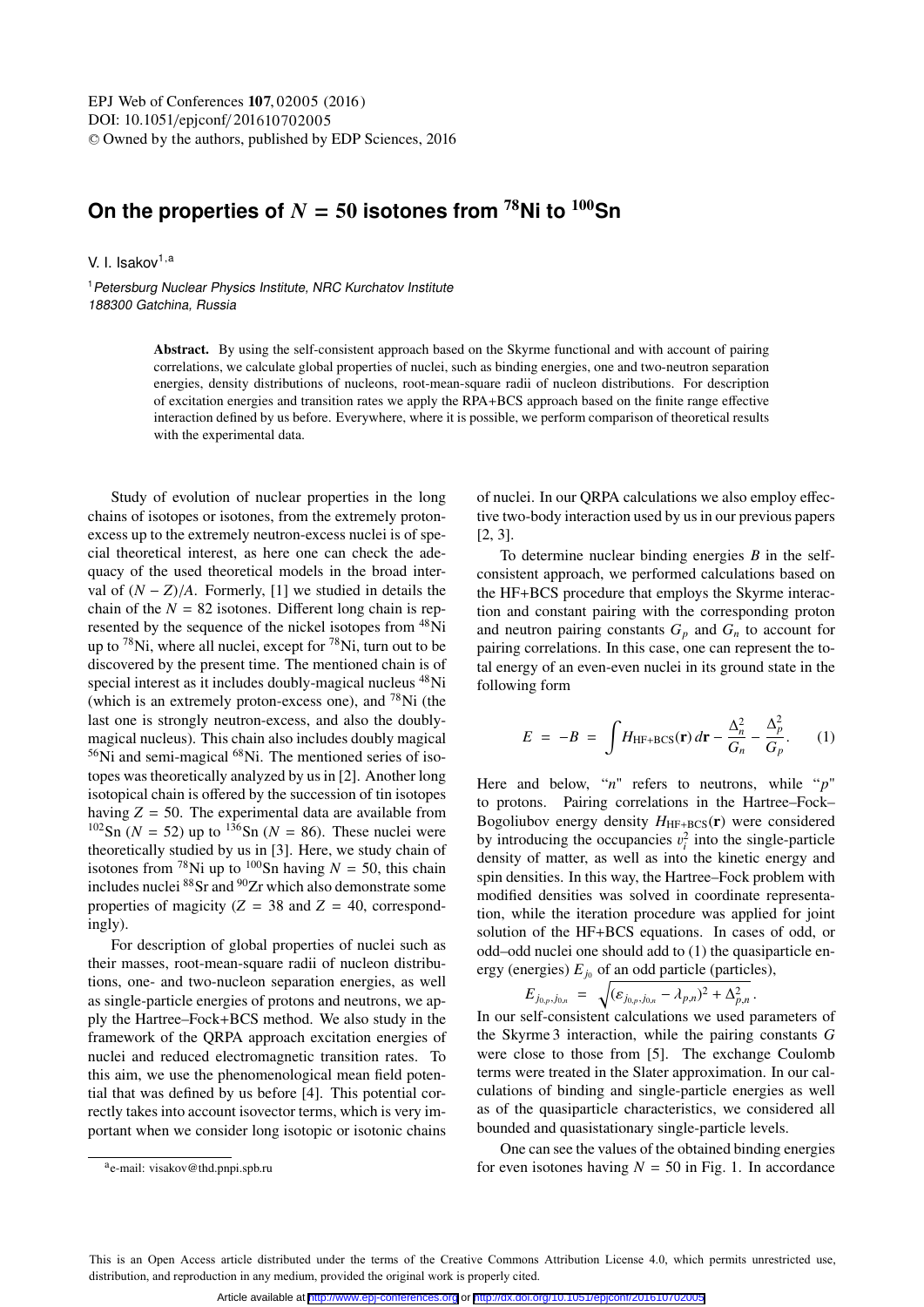with the experiment, the maximal binding energy per one nucleon happens for isotones having  $A \sim 90(88)$ .

In Fig. 2, we show both theoretical and empirical values of the two-proton separation energies  $S_{2p}$  for the sequence of even isotones having  $N = 50$ , where calculations were performed in the framework of the HF+BCS method. One can see a good agreement with the experiment. The comparison of theoretical (HF+BCS method) and empirical values of the one-proton separation energies  $S_p$  for the chains of isotones having  $N = 50$  and even and odd values of *Z* is shown in Fig. 3. Analogous calculations, but in the framework of phenomenological (WS+BCS) scheme were performed by using the ansatz:  $S_p(nJ)(Z + 1, N) = -\lambda_p(Z) - E_{nlj}^{min}(Z + 1)$  and<br> $S_p(nJ)(Z, N) = \lambda_z(Z) + E_{nlj}(Z - 1)$ .  $Z_{nlj} = \lambda_p(Z) + \lambda_p(Z)$  $S_p(nl)$  $(Z, N) = -\lambda_p(Z) + E^{min}_{nl} (Z - 1)$ ; *Z* and *N* are even.

In our phenomenological calculations we used the mean-field potential of the form

$$
V(\mathbf{r}, \sigma) = U \cdot f(r) + U_{ls} \cdot \frac{1}{r} \frac{df}{dr} \mathbf{1} \cdot \mathbf{s} \, ; \, f(r) = \frac{1}{1 + \exp((r - R)/a)} \tag{2}
$$

Here,  $U = V_0 \left(1 - \beta \frac{N - Z}{A} \cdot t_z\right)$ ,  $U_{ls} = V_{ls} \left(1 - \beta_{ls} \frac{N - Z}{A} \cdot t_z\right)$ ,  $R = r_0 A^{1/3}$ ,  $t_z = 1/2$  for neutrons and  $t_z = -1/2$  for protons. In the case of protons we added to (2) the potential of a uniformly charged sphere with  $R_c = r_c A^{1/3}$ . The parameters of potential used here were as follows:  $V_0 = -51.0 \text{ MeV}$ ,  $V_{ls}$  = 32.4 MeV·fm<sup>2</sup>,  $r_0$ =1.27 fm,  $r_c$ =1.25 fm,  $\beta$ =1.31,  $\beta_{ls} = -0.6$ , *a* = 0.67 fm for protons and *a* = 0.55 fm for neutrons. These parameters are very close to those from the paper [4].

The comparison of the empirical and theoretical (WS) values of the one-neutron separation energies  $S_p$  for the chains of isotones with  $N = 50$  and  $N = 51$  is shown in Fig. 4.

For description of excited states and transition rates we used the QRPA approach, see details in [2, 3], with the phenomenological mean field potential shown by us before, as well as the effective interaction, the same in the particle–particle, particle–hole, and pairing channels. This interaction was also used in our previous paper and has the form

$$
\hat{\vartheta} = \left( V + V_{\sigma} \sigma_1 \sigma_2 + V_T S_{12} + V_{\tau} \tau_1 \tau_2 + V_{\tau \sigma} \sigma_1 \sigma_2 \cdot \tau_1 \tau_2 \right) \tag{3}
$$

$$
+ V_{\tau T} S_{12} \tau_1 \tau_2 \big) \exp \Big( - \frac{r_{12}^2}{r_{00}^2} \Big) + \frac{e^2}{r_{12}} \left( \frac{1}{2} - \hat{t}_z(1) \right) \left( \frac{1}{2} - \hat{t}_z(2) \right).
$$

The entering parameters are as follows:  $V = -16.65$ ,  $V_{\sigma} =$ 2.33,  $V_T = -3.00$ ,  $V_\tau = 3.35$ ,  $V_{\tau\sigma} = 4.33$ ,  $V_{\tau T} = 3.00$ (all these values are in MeV), while  $r_{00} = 1.75$  fm.

Using the standard procedure we can pass to the quasiparticle basis,  $a^+ \rightarrow \xi^+$ :

$$
a_{\alpha}^{+} = u_{|\alpha|} \xi_{\alpha}^{+} - v_{|\alpha|} \varphi_{\alpha} \xi_{-\alpha}; \ u_{|\alpha|}^{2} + v_{|\alpha|}^{2} = 1; \ \varphi_{\alpha} = (-1)^{l_{\alpha} + j_{\alpha} - m_{\alpha}}.
$$
\n(4)

We also define the creation operator  $Q_{n,M}^+$  of the one-<br> **phonon** quajted at the *JM* with  $\mu$ , *JM* =  $Q^+$  =  $\stackrel{\text{(a)}}{=}$ phonon excited state  $|\omega_n, JM\rangle$  with  $|\omega_n, JM\rangle = Q_{n, JM}^+|\tilde{0}\rangle$ <br>in the following way: in the following way:

$$
Q_{n,JM}^{+} = \sum_{a \geq b} X_{j_a j_b}^{n,J} \left[ \xi_a^+ \xi_b^+ \right]_{JM} - \sum_{c \geq d} Y_{j_c j_d}^{n,J} \left[ \xi_c \xi_d \right]_{JM}, \quad (5)
$$

Then we obtain the set of the ORPA equations which define the amplitudes "*X*" and "*Y*" of the states  $|\omega_n, JM\rangle$ and the eigenvalues  $\omega_n$ , these equations have the form

$$
\left\| \begin{matrix} [ (E - \omega)I + A ] \\ -B \end{matrix} \right\|_{\mathcal{L}} = \begin{matrix} B \\ [ (E + \omega)I + A ] \end{matrix} \right\| \times \begin{pmatrix} X \\ Y \end{pmatrix} = 0. . (6)
$$

Here,  $E = E_{ab} = E_{j_a} + E_{j_b}$ ,  $I_{cd,ab} = \delta_{j_a j_c} \delta_{j_b j_d}$ , while the matrix elements of the sub-matrices *A* and *B* in the case of even–even nuclei are as follows [2, 3]:

$$
A_{cd,ab} \equiv A_{j_c,j_d,j_aj_b}^J = (u_{j_c}u_{j_d}u_{j_a}u_{j_b} + v_{j_c}v_{j_d}v_{j_a}v_{j_b}) \times
$$
  
\n
$$
\times a\langle j_c j_d; J|\hat{\theta}|j_a j_b; J\rangle_a +
$$
  
\n
$$
+ (u_{j_c}v_{j_d}u_{j_a}v_{j_b} + v_{j_c}u_{j_d}v_{j_a}u_{j_b}) a\langle j_c \bar{j}_d; J|\hat{\theta}|j_a \bar{j}_b; J\rangle_a +
$$
  
\n
$$
+ (-1)^{j_a+j_b+J+1} (v_{j_c}u_{j_d}u_{j_a}v_{j_b} + u_{j_c}v_{j_d}v_{j_a}u_{j_b}) \times
$$
  
\n
$$
\times a\langle j_c \bar{j}_d; J|\hat{\theta}|j_b \bar{j}_a; J\rangle_a ; \qquad (7)
$$
  
\n
$$
B_{cd,ab} \equiv B_{j_c,j_d,j_aj_b}^J = (u_{j_c}u_{j_d}v_{j_a}v_{j_b} + v_{j_c}v_{j_d}u_{j_a}u_{j_b}) \times
$$
  
\n
$$
\times a\langle j_c j_d; J|\hat{\theta}|j_a j_b; J\rangle_a - (u_{j_c}v_{j_d}v_{j_a}u_{j_b} + v_{j_c}u_{j_d}u_{j_a}v_{j_b}) \times
$$
  
\n
$$
\times a\langle j_c \bar{j}_d; J|\hat{\theta}|j_a \bar{j}_b; J\rangle_a + (-1)^{j_a+j_b+J} \times \qquad (8)
$$
  
\n
$$
\times (v_{j_c}u_{j_d}v_{j_a}u_{j_b} + u_{j_c}v_{j_d}u_{j_a}v_{j_b}) a\langle j_c \bar{j}_d; J|\hat{\theta}|j_b \bar{j}_a; J\rangle_a .
$$

In Eqs. (7) and (8),  $\frac{d}{dz} j_d$ ;  $J|\hat{\theta}| j_a j_b$ ;  $J\rangle_a$  and  $a\langle j_c \bar{j}_d; J|\hat{\partial}|j_a \bar{j}_b; J\rangle_a$  are the antisymmetric matrix elements of the effective interaction  $\hat{\theta}$  in the particle–particle and particle–hole channels with a given spin. They have the form

$$
{}_{a}\langle j_{c}j_{d};J|\hat{\partial}|j_{a}j_{b};J\rangle_{a} = \frac{1}{\sqrt{(1+\delta_{j_{c}j_{d}})(1+\delta_{j_{a}j_{b}})}} \times (9)
$$

$$
\times \Big[ \langle j_{c}j_{d};J|\hat{\partial}|j_{a}j_{b};J \rangle + (-1)^{j_{a}+j_{b}+J+1} \langle j_{c}j_{d};J|\hat{\partial}|j_{b}j_{a};J \rangle \Big],
$$

$$
a\langle j_c \bar{j}_d; J|\hat{\vartheta}|j_a \bar{j}_b; J\rangle_a = -\frac{(-1)^{l_b + l_d}}{\sqrt{(1 + \delta_{j_c j_d})(1 + \delta_{j_a j_b})}} \times \times \sum_{J'} (2J' + 1)W[j_b j_a j_c j_d; JJ'] \times (10)
$$

$$
\times \Big[ \langle j_b j_c; J' | \hat{\vartheta} | j_d j_a; J' \rangle + (-1)^{j_d + j_a + J' + 1} \langle j_b j_c; J' | \hat{\vartheta} | j_a j_d; J' \rangle \Big].
$$

Using an explicit form of the matrix equation (6), we obtain the orthonormality relation

$$
\left| \sum_{a \ge b} X_{j_a j_b}^{n,J} X_{j_a j_b}^{m,J} - \sum_{c \ge d} Y_{j_c j_d}^{n,J} Y_{j_c j_d}^{m,J} \right| = \delta_{mn}, \quad (11)
$$

which in terms of the QRPA bosons corresponds to the condition

$$
\langle \omega_n, JM | \omega_m, JM \rangle = \langle \tilde{0} | Q_{n, JM} \cdot Q_{m, JM}^+ | \tilde{0} \rangle = \delta_{mn}. \quad (12)
$$

The transition rate between the one-phonon and the ground state is described by the reduced matrix element, see also [2, 3]

$$
\langle \tilde{0} || \mathcal{M}(\lambda) || \omega_n, J \rangle = (-1)^{\lambda} \delta(J, \lambda) \delta(\pi_n \pi_{\lambda}) \times (13)
$$

$$
\times \Big[ \sum_{j_a \geq j_b} X_{j_a j_b}^{n,J} (u_{j_a} v_{j_b} \pm v_{j_a} u_{j_b}) \frac{(-1)^{l_b}}{\sqrt{1 + \delta_{j_a j_b}}} \langle j_a || \hat{m}(\lambda) || j_b \rangle - \\ - \sum_{j_a \geq j_b} Y_{j_a j_b}^{n,J} (v_{j_a} u_{j_b} \pm u_{j_a} v_{j_b}) \frac{(-1)^{l_b}}{\sqrt{1 + \delta_{j_a j_b}}} \langle j_a || \hat{m}(\lambda) || j_b \rangle \Big],
$$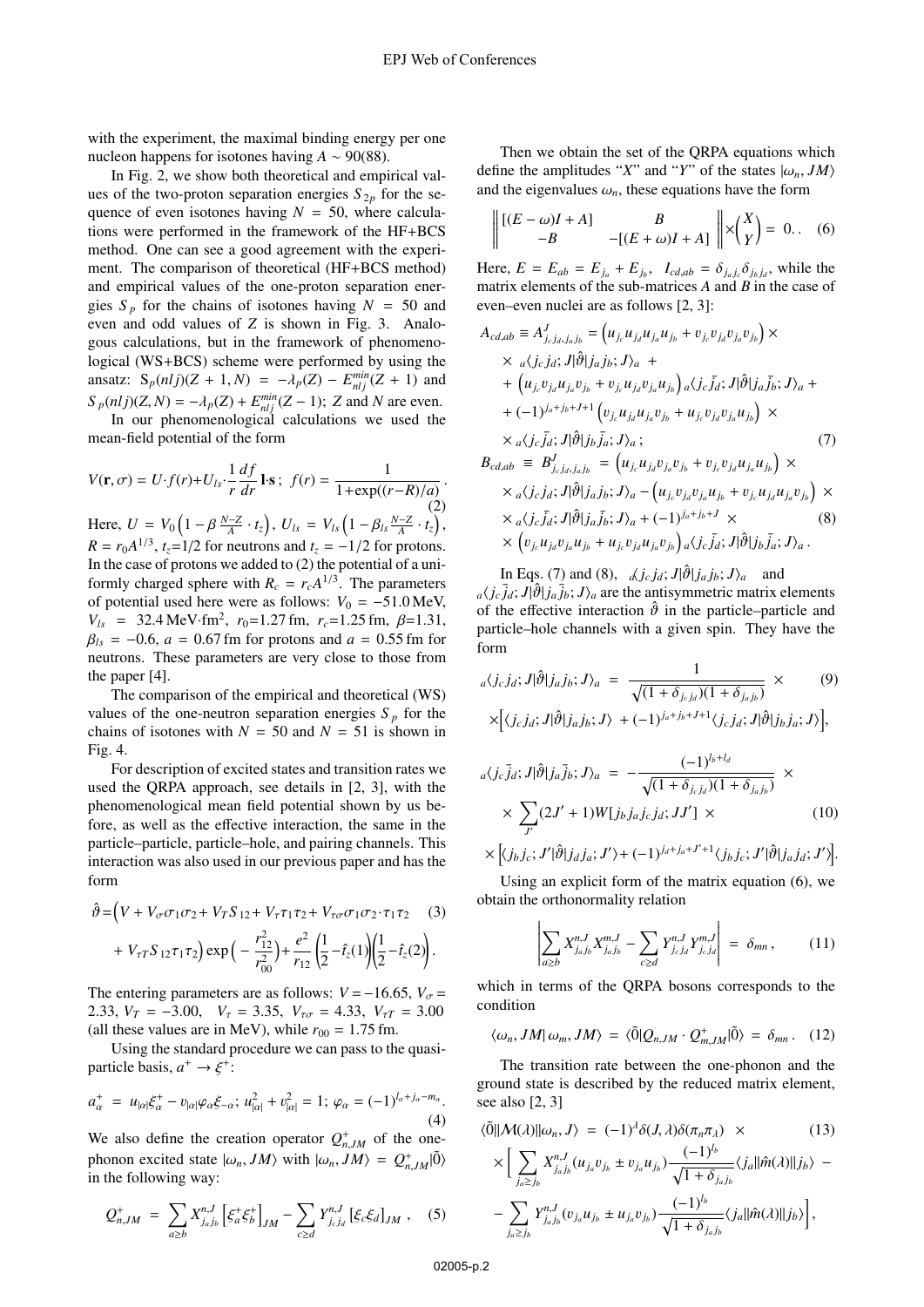| $\boldsymbol{Z}$ | $R_p(exp)$ | $R_p(th)$ | $R_n(th)$ |
|------------------|------------|-----------|-----------|
| 27               |            | 3.933     | 4.196     |
| 28               |            | 3.957     | 4.198     |
| 29               |            | 3.989     | 4.208     |
| 30               |            | 4.019     | 4.218     |
| 31               | 4.044(9)   | 4.048     | 4.227     |
| 32               |            | 4.075     | 4.236     |
| 33               |            | 4.100     | 4.246     |
| 34               |            | 4.125     | 4.255     |
| 35               |            | 4.150     | 4.265     |
| 36               | 4.183(2)   | 4.174     | 4.274     |
| 37               | 4.199(2)   | 4.197     | 4.283     |
| 38               | 4.224(2)   | 4.219     | 4.292     |
| 39               | 4.243(2)   | 4.243     | 4.300     |
| 40               | 4.269(1)   | 4.267     | 4.308     |
| 41               | 4.288(4)   | 4.288     | 4.317     |
| 42               | 4.315(1)   | 4.310     | 4.325     |
| 43               |            | 4.331     | 4.333     |
| 44               |            | 4.351     | 4.341     |
| 45               |            | 4.372     | 4.349     |
| 46               |            | 4.391     | 4.357     |
| 47               | 4.420(23)  | 4.410     | 4.365     |
| 48               |            | 4.429     | 4.372     |
| 49               |            | 4.447     | 4.380     |
| 50               |            | 4.464     | 4.388     |
| 51               |            | 4.494     | 4.399     |

Table 1. Root-mean-square radii of the proton and neutron distributions in  $N = 50$  isotones. Empirical data are from [7, 8]

where the upper signs refer to T-even  $(E\lambda)$ , while the lower ones to T-odd  $(M\lambda)$  transitions.

In Fig. 5, we show systematics of  $2^+_1$  levels and reduced transition rates  $B(E2, 2^+_1 \rightarrow gr.st.)$  in even  $N = 50$ <br>isotones. One can see a good agreement with the experiisotones. One can see a good agreement with the experiment.

Table 1 shows the comparison of the empirical and theoretical (HF+BCS) root-mean-square radii for  $N = 50$  isotones. The deviation from the experiment is no more than  $0.2 \%$ .

Figures 6–8 demonstrate proton and neutron densities for  $^{78}$ Ni,  $^{88}$ Sr, and  $^{100}$ Sn calculated both in (HF+BCS) and (WS+BCS) approaches. Here, we see the characteristic behavior of densities by moving from neutron-excess to neutron-deficient nuclei. In particular, HF+BCS calculations, as compared to WS+BCS ones, give the more smooth variation of both proton and neutron densities as functions of radii.

## **Acknowledgements**

This research was supported by the RSCF grant No 14-22- 00281.



Figure 1. (Color online) Binding energies per nucleon,*B*/*<sup>A</sup>* in the chain of  $N = 50$  isotones. All experimental data are from [6].



Figure 2. (Color online) Two-proton separation energies in the chain of  $N = 50$  isotones. Empirical data are from [6].



Figure 3. (Color online) Proton separation energies in the chain of *N* = 50 isotones, calculated in the HF+BCS scheme. Experimental data are from [6].